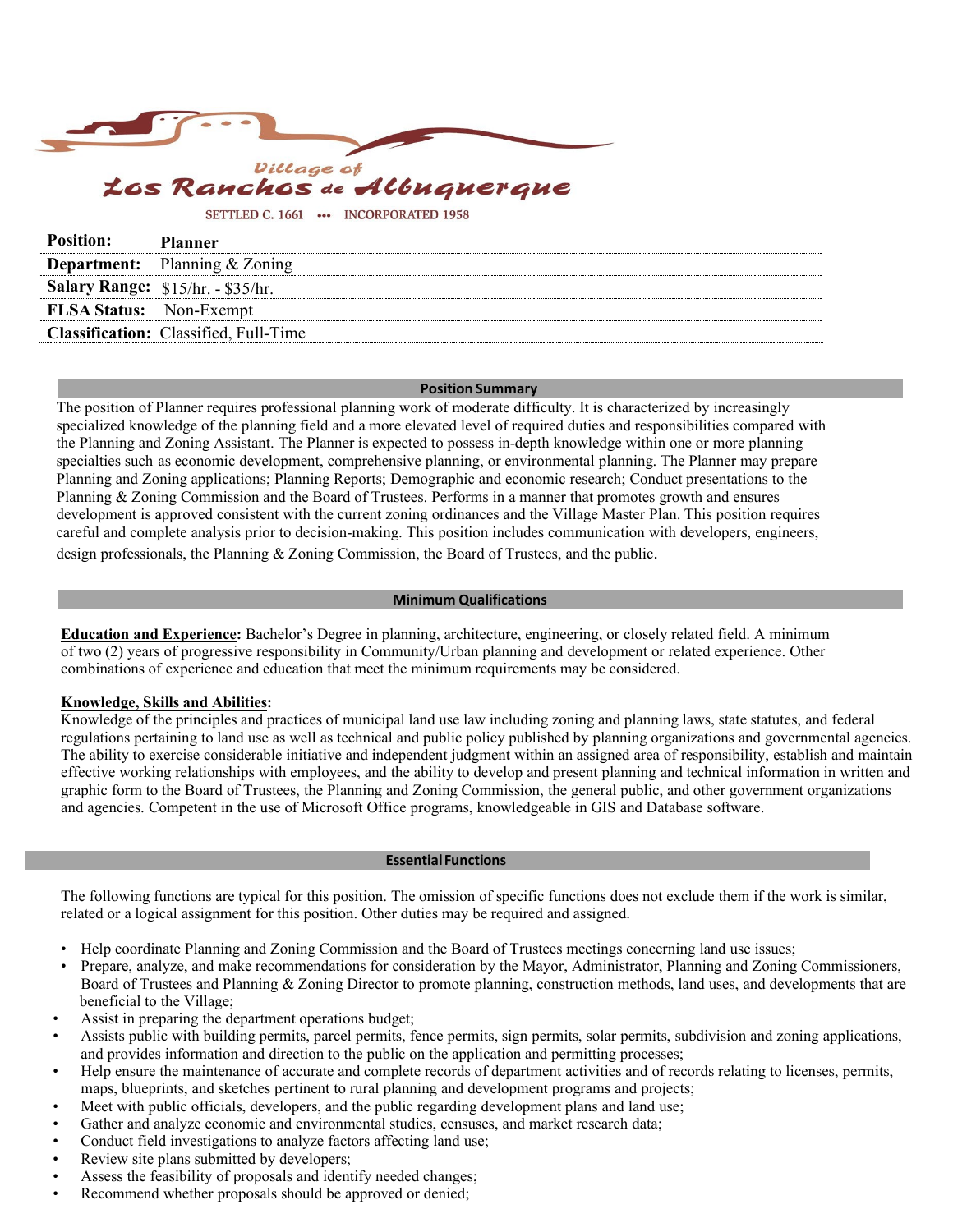- Present projects to communities, planning officials, and planning commissions;
- Stay current on zoning or building codes, environmental regulations, and other legal issues;
- Provides the public with information regarding requirements and procedures for obtaining various zoning permits and applications;
- Manages the processing of applications and other matters in a timely manner and with recommendations in accordance with all applicable ordinances;
- Reviews and redlines applications for developments and major/minor subdivisions, rezoning applications, conditional use permit applications, home occupation applications, subdivision plats, architectural drawings, siteplans, grading plans, elevations, zone change requests, legal descriptions, surveys, or other documentation for proposed projects;
- Reviews development plans for new lots; Reviews applications for appeals/variances; analyzeregional/local impact of proposed development on factors such as traffic patterns, drainage conditions, or the environmental concerns; Meets with applicants, agents or other parties as needed;
- Conducts on-site inspections of construction project sites to ensure conformance with approved plans and zoning regulations;
- Prepares legal documents and resolutions for approval for the P & Z Director, Village Attorney, and Administrator;
- Meets with the general public to discuss planning, zoning and development issues;
- Assists the public to define concerns and presents public questions to management; Informs the public of Village policy and decisions;
- Reviews and updates Village ordinances as necessary;
- Ability to update website/public information;
- Provides backup to Planning & Zoning Administrative Assistant as needed;
- Assists the Village with the Business and Economic Development Advisory Committee.

# **Peripheral Duties**

Ability to be flexible in stressful working situations and organizational skills to prioritize work.

# **Screening and Compliance**

Formal application, rating of education and experience; oral interview and reference check; job related tests may be required. Employee must pass a physical exam, pre-employment drug screening, and background check.

# **Certifications, Licenses and Registrations**

Driver's License Requirement:

Must have and maintain a valid NM State Driver's License or the ability to obtain a license within one month of employment.

Note -- For any driver, driving record must always meet Village driving and insurability standards.

# **Supervision Received and Exercised**

Works under the general supervision of the Village Planning & Zoning Director.

## **Physical Requirements and Working Conditions**

The physical demands described here are representative of those that must be met by an employee to successfully perform the essential functions of this job with or without reasonable accommodations.

Work is performed mostly in office settings. Some outdoor work is required in the inspection of various land uses and other matters. Hand-eye coordination is necessary to operate computers and various pieces of office equipment. Specific vision abilities required by this job include close vision, distance vision, color vision, peripheral vision, depth perception, and the ability to adjust focus.

The employee must occasionally lift and/or move up to twenty- five (25) pounds. While performing the duties of this job, the employee is regularly required to sit, stand, walk, talk and hear, use hands to handle, feel or operate objects, tools or controls, and reach with hands and arms. The employee is occasionally required to, climb or balance, stoop, kneel, crouch, or crawl. The employee may be required to work nights, weekends, and holidays

## **Equipment, Tools, and Materials**

Personal computer, including Microsoft Office Suite; OS X (Apple) operating system; database software, File Maker Pro; Geographic Information System (GIS); 10-key calculator, phone, copy machine, fax machine, Square Up and Square Space; Operate a Village vehicle as required.